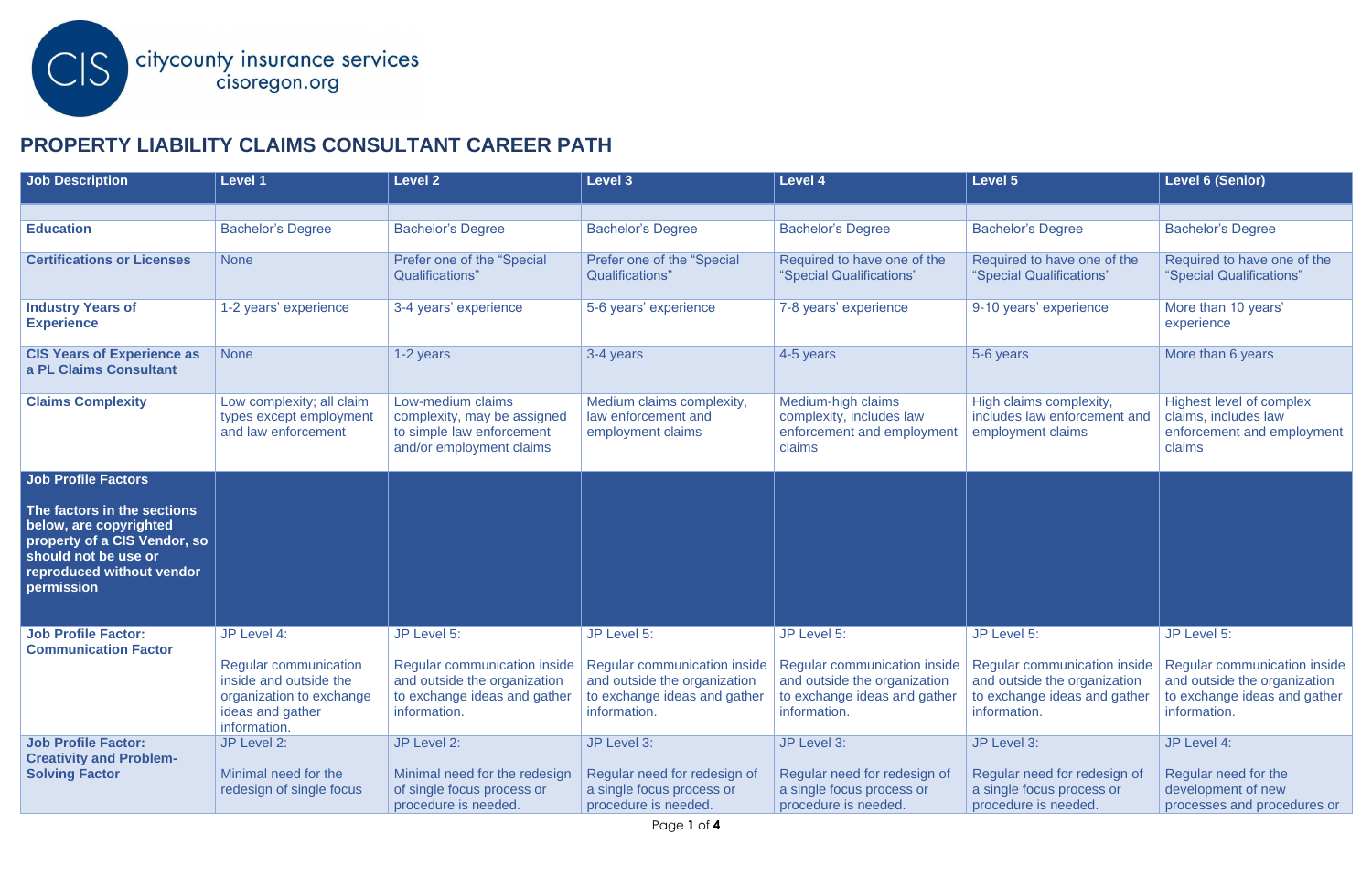| Job Description                                           | <b>Level 1</b>                                                                                                                                                                                                                                                                                                                                                                                                                                                       | <b>Level 2</b>                                                                                                                                                                                                                                                                       | <b>Level 3</b>                                                                                                                                                                                                                                                                       | <b>Level 4</b>                                                                                                                                                                                                                                                                       | <b>Level 5</b>                                                                                                                                                                                                                                                                       | <b>Level 6 (Senior)</b>                                                                                                                                                                                                                                                              |
|-----------------------------------------------------------|----------------------------------------------------------------------------------------------------------------------------------------------------------------------------------------------------------------------------------------------------------------------------------------------------------------------------------------------------------------------------------------------------------------------------------------------------------------------|--------------------------------------------------------------------------------------------------------------------------------------------------------------------------------------------------------------------------------------------------------------------------------------|--------------------------------------------------------------------------------------------------------------------------------------------------------------------------------------------------------------------------------------------------------------------------------------|--------------------------------------------------------------------------------------------------------------------------------------------------------------------------------------------------------------------------------------------------------------------------------------|--------------------------------------------------------------------------------------------------------------------------------------------------------------------------------------------------------------------------------------------------------------------------------------|--------------------------------------------------------------------------------------------------------------------------------------------------------------------------------------------------------------------------------------------------------------------------------------|
|                                                           | process or procedure is<br>needed.                                                                                                                                                                                                                                                                                                                                                                                                                                   |                                                                                                                                                                                                                                                                                      |                                                                                                                                                                                                                                                                                      |                                                                                                                                                                                                                                                                                      |                                                                                                                                                                                                                                                                                      | the redesign of interrelated<br>processes and procedures is<br>needed.                                                                                                                                                                                                               |
| <b>Job Profile Factor:</b><br><b>Mental Factor</b>        | JP Level 4:                                                                                                                                                                                                                                                                                                                                                                                                                                                          | JP Level 5:                                                                                                                                                                                                                                                                          | JP Level 5:                                                                                                                                                                                                                                                                          | JP Level 5:                                                                                                                                                                                                                                                                          | JP Level 5:                                                                                                                                                                                                                                                                          | JP Level 5:                                                                                                                                                                                                                                                                          |
|                                                           | There is a regular need to<br>assess risk as well as to<br>make determinations<br>about tasks and deadlines.                                                                                                                                                                                                                                                                                                                                                         | There is a regular need for<br>assessment of risk, analysis<br>of options and decisions<br>without complete information.                                                                                                                                                             | There is a regular need for<br>assessment of risk, analysis<br>of options and decisions<br>without complete information.                                                                                                                                                             | There is a regular need for<br>assessment of risk, analysis<br>of options and decisions<br>without complete information                                                                                                                                                              | There is a regular need for<br>assessment of risk, analysis<br>of options and decisions<br>without complete information                                                                                                                                                              | There is a regular need for<br>assessment of risk, analysis<br>of options and decisions<br>without complete information.                                                                                                                                                             |
| <b>Job Profile Factor:</b><br><b>Physical Factor</b>      | JP Level 3:                                                                                                                                                                                                                                                                                                                                                                                                                                                          | JP Level 3:                                                                                                                                                                                                                                                                          | JP Level 3:                                                                                                                                                                                                                                                                          | JP Level 3:                                                                                                                                                                                                                                                                          | JP Level 3:                                                                                                                                                                                                                                                                          | JP Level 3:                                                                                                                                                                                                                                                                          |
|                                                           | Positions at this level<br>require some physical<br>efforts or manual labor<br>such as lifting, carrying or<br>constant movement.<br>Positions with regular<br>responsibility for driving<br>are to be placed at least at<br>this level.                                                                                                                                                                                                                             | Positions at this level require<br>some physical efforts or<br>manual labor such as lifting,<br>carrying or constant<br>movement. Positions with<br>regular responsibility for<br>driving are to be placed at<br>least at this level.                                                | Positions at this level require<br>some physical efforts or<br>manual labor such as lifting.<br>carrying or constant<br>movement. Positions with<br>regular responsibility for<br>driving are to be placed at<br>least at this level.                                                | Positions at this level require<br>some physical efforts or<br>manual labor such as lifting,<br>carrying or constant<br>movement. Positions with<br>regular responsibility for<br>driving are to be placed at<br>least at this level.                                                | Positions at this level require<br>some physical efforts or<br>manual labor such as lifting,<br>carrying or constant<br>movement. Positions with<br>regular responsibility for<br>driving are to be placed at<br>least at this level.                                                | Positions at this level require<br>some physical efforts or<br>manual labor such as lifting,<br>carrying or constant<br>movement. Positions with<br>regular responsibility for<br>driving are to be placed at<br>least at this level.                                                |
| <b>Job Profile Factor:</b><br><b>Impact and Influence</b> | JP Level 2:                                                                                                                                                                                                                                                                                                                                                                                                                                                          | JP Level 3:                                                                                                                                                                                                                                                                          | JP Level 3:                                                                                                                                                                                                                                                                          | JP Level 3:                                                                                                                                                                                                                                                                          | JP Level 3:                                                                                                                                                                                                                                                                          | JP Level 3:                                                                                                                                                                                                                                                                          |
|                                                           | Positions at this level have<br>a regular need or ability to<br>analyze problem or<br>concepts or make<br>decisions on the<br>information. Positions at<br>this level have minimal<br>impact and influence on<br>organization operations,<br>programs expense or<br>budgetary outcomes.<br><b>Dollar amounts influenced</b><br>would be considered<br>small. Responsibility for<br>the prudent use of assets<br>does not extend beyond<br>own work responsibilities. | Positions at this level have<br>regular need or ability to<br>analyze problem or concepts<br>or make decisions on the<br>information. Positions at this<br>level have some impact to<br>and influence on organization<br>operations, programs,<br>expense, or budgetary<br>outcomes. | Positions at this level have<br>regular need or ability to<br>analyze problem or concepts<br>or make decisions on the<br>information. Positions at this<br>level have some impact to<br>and influence on organization<br>operations, programs,<br>expense, or budgetary<br>outcomes. | Positions at this level have<br>regular need or ability to<br>analyze problem or concepts<br>or make decisions on the<br>information. Positions at this<br>level have some impact to<br>and influence on organization<br>operations, programs,<br>expense, or budgetary<br>outcomes. | Positions at this level have<br>regular need or ability to<br>analyze problem or concepts<br>or make decisions on the<br>information. Positions at this<br>level have some impact to<br>and influence on organization<br>operations, programs,<br>expense, or budgetary<br>outcomes. | Positions at this level have<br>regular need or ability to<br>analyze problem or concepts<br>or make decisions on the<br>information. Positions at this<br>level have some impact to<br>and influence on organization<br>operations, programs,<br>expense, or budgetary<br>outcomes. |
| <b>Job Profile Factor:</b><br><b>Work Independence</b>    | JP Level 2:                                                                                                                                                                                                                                                                                                                                                                                                                                                          | JP Level 3:                                                                                                                                                                                                                                                                          | JP Level 3:                                                                                                                                                                                                                                                                          | JP Level 3:                                                                                                                                                                                                                                                                          | JP Level 3:                                                                                                                                                                                                                                                                          | JP Level 3:                                                                                                                                                                                                                                                                          |
|                                                           | Positions at this level<br>perform recurring routine<br>work with regular<br>supervision and generally<br>functions from a set of                                                                                                                                                                                                                                                                                                                                    | Positions at this level are<br>expected to handle regularly<br>assigned work which includes<br>making decisions and acting<br>under limited supervision.                                                                                                                             | Positions at this level are<br>expected to handle regularly<br>assigned work which includes<br>making decisions and acting<br>under limited supervision.                                                                                                                             | Positions at this level are<br>expected to handle regularly<br>assigned work which includes<br>making decisions and acting<br>under limited supervision.                                                                                                                             | Positions at this level are<br>expected to handle regularly<br>assigned work which includes<br>making decisions and acting<br>under limited supervision.                                                                                                                             | Positions at this level are<br>expected to handle regularly<br>assigned work which includes<br>making decisions and acting<br>under limited supervision.                                                                                                                             |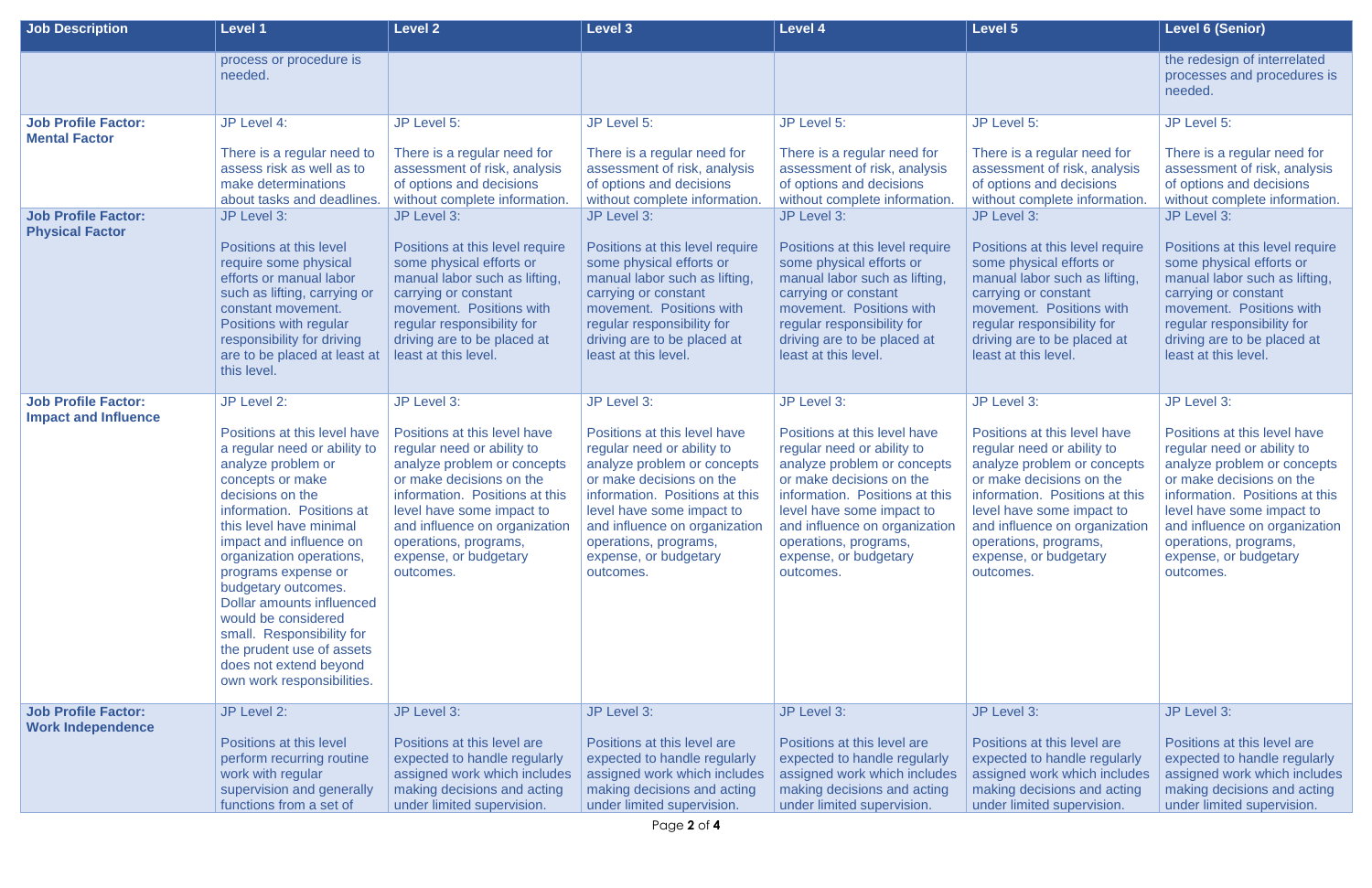| <b>Job Description</b>                               | <b>Level 1</b>                                                                                                                                                                                                                                                                                                                                                | <b>Level 2</b>                                                                                                                                                                                                                                                                                                                                                      | <b>Level 3</b>                                                                                                                                                                                                                                                                                                                                                      | <b>Level 4</b>                                                                                                                                                                                                                                                                                                                                                      | <b>Level 5</b>                                                                                                                                                                                                                                                                                                                                                      | <b>Level 6 (Senior)</b>                                                                                                                                                                                                                                                                                                                                             |
|------------------------------------------------------|---------------------------------------------------------------------------------------------------------------------------------------------------------------------------------------------------------------------------------------------------------------------------------------------------------------------------------------------------------------|---------------------------------------------------------------------------------------------------------------------------------------------------------------------------------------------------------------------------------------------------------------------------------------------------------------------------------------------------------------------|---------------------------------------------------------------------------------------------------------------------------------------------------------------------------------------------------------------------------------------------------------------------------------------------------------------------------------------------------------------------|---------------------------------------------------------------------------------------------------------------------------------------------------------------------------------------------------------------------------------------------------------------------------------------------------------------------------------------------------------------------|---------------------------------------------------------------------------------------------------------------------------------------------------------------------------------------------------------------------------------------------------------------------------------------------------------------------------------------------------------------------|---------------------------------------------------------------------------------------------------------------------------------------------------------------------------------------------------------------------------------------------------------------------------------------------------------------------------------------------------------------------|
|                                                      | instructions or written<br>procedures. Positions<br>occasionally encounter<br>some variations from norm<br>and are encouraged to<br>suggest ways for handling<br>these but are not granted<br>the latitude to take final<br>action.                                                                                                                           | New or unusual work is<br>performed with a moderate<br>degree of supervision,<br>assistance, and review.                                                                                                                                                                                                                                                            | New or unusual work is<br>performed with a moderate<br>degree of supervision,<br>assistance, and review.                                                                                                                                                                                                                                                            | New or unusual work is<br>performed with a moderate<br>degree of supervision,<br>assistance, and review.                                                                                                                                                                                                                                                            | New or unusual work is<br>performed with a moderate<br>degree of supervision,<br>assistance, and review.                                                                                                                                                                                                                                                            | New or unusual work is<br>performed with a limited<br>degree of supervision,<br>assistance, and review.                                                                                                                                                                                                                                                             |
| <b>Job Profile Factor:</b><br><b>Planning Factor</b> | JP Level 4:<br>Positions at this level<br>require refined planning<br>and goal-setting skills.<br>Plans must consider<br>options and contingencies<br>and must include methods<br>for handling any difficulties<br>encountered. Positions at<br>this level typically plan as<br>part of a group activity and<br>focus on the impact of the<br>plan on others. | JP Level 4:<br>Positions at this level require<br>refined planning and goal-<br>setting skills. Plans must<br>consider options and<br>contingencies and must<br>include methods for handling<br>any difficulties encountered.<br>Positions at this level typically<br>plan as part of a group activity<br>and focus on the impact of the<br>plan on others.         | JP Level 4:<br>Positions at this level require<br>refined planning and goal-<br>setting skills. Plans must<br>consider options and<br>contingencies and must<br>include methods for handling<br>any difficulties encountered.<br>Positions at this level typically<br>plan as part of a group activity<br>and focus on the impact of the<br>plan on others.         | JP Level 4:<br>Positions at this level require<br>refined planning and goal-<br>setting skills. Plans must<br>consider options and<br>contingencies and must<br>include methods for handling<br>any difficulties encountered.<br>Positions at this level typically<br>plan as part of a group activity<br>and focus on the impact of the<br>plan on others.         | JP Level 4:<br>Positions at this level require<br>refined planning and goal-<br>setting skills. Plans must<br>consider options and<br>contingencies and must<br>include methods for handling<br>any difficulties encountered.<br>Positions at this level typically<br>plan as part of a group activity<br>and focus on the impact of the<br>plan on others.         | JP Level 4:<br>Positions at this level require<br>refined planning and goal-<br>setting skills. Plans must<br>consider options and<br>contingencies and must<br>include methods for handling<br>any difficulties encountered.<br>Positions at this level typically<br>plan as part of a group activity<br>and focus on the impact of the<br>plan on others.         |
| <b>Job Profile Factor:</b><br><b>Supervision</b>     | JP Level 1:<br>Positions at this level are<br>not responsible for any<br>supervisory functions or<br>responsibilities but may<br>occasionally be asked to<br>orient and/or train new<br>employees.                                                                                                                                                            | JP Level 1:<br>Positions at this level are not<br>responsible for any<br>supervisory functions or<br>responsibilities but may<br>occasionally be asked to<br>orient and/or train new<br>employees.                                                                                                                                                                  | JP Level 1:<br>Positions at this level are not<br>responsible for any<br>supervisory functions or<br>responsibilities but may<br>occasionally be asked to<br>orient and/or train new<br>employees.                                                                                                                                                                  | JP Level 1:<br>Positions at this level are not<br>responsible for any<br>supervisory functions or<br>responsibilities but may<br>occasionally be asked to<br>orient and/or train new<br>employees.                                                                                                                                                                  | JP Level 1:<br>Positions at this level are not<br>responsible for any<br>supervisory functions or<br>responsibilities but may<br>occasionally be asked to<br>orient and/or train new<br>employees.                                                                                                                                                                  | JP Level 1:<br>Positions at this level are not<br>responsible for any<br>supervisory functions or<br>responsibilities but may<br>occasionally be asked to<br>orient and/or train new<br>employees.                                                                                                                                                                  |
| <b>Job Profile Factor:</b><br><b>Environment</b>     | JP Level 2:<br>This level has a work<br>environment that is usually<br>well protected, free from<br>hazards or obstacles.<br>There is little element of<br>personal risk or hazard.<br>Job conditions are usually<br>comfortable, with only<br>occasional issues of<br>confinement, temperature<br>change, incident of noise,                                 | JP Level 3:<br>This level has a work<br>environment with only<br>occasional hazards or<br>obstacles. There is a<br>moderately low level of<br>personal risk encountered<br>while performing assigned<br>work. Job conditions are<br>occasionally uncomfortable<br>relative to noise, temperature,<br>inside/outside work, dirty<br>conditions, or interactions with | JP Level 3:<br>This level has a work<br>environment with only<br>occasional hazards or<br>obstacles. There is a<br>moderately low level of<br>personal risk encountered<br>while performing assigned<br>work. Job conditions are<br>occasionally uncomfortable<br>relative to noise, temperature,<br>inside/outside work, dirty<br>conditions, or interactions with | JP Level 3:<br>This level has a work<br>environment with only<br>occasional hazards or<br>obstacles. There is a<br>moderately low level of<br>personal risk encountered<br>while performing assigned<br>work. Job conditions are<br>occasionally uncomfortable<br>relative to noise, temperature,<br>inside/outside work, dirty<br>conditions, or interactions with | JP Level 3:<br>This level has a work<br>environment with only<br>occasional hazards or<br>obstacles. There is a<br>moderately low level of<br>personal risk encountered<br>while performing assigned<br>work. Job conditions are<br>occasionally uncomfortable<br>relative to noise, temperature,<br>inside/outside work, dirty<br>conditions, or interactions with | JP Level 3:<br>This level has a work<br>environment with only<br>occasional hazards or<br>obstacles. There is a<br>moderately low level of<br>personal risk encountered<br>while performing assigned<br>work. Job conditions are<br>occasionally uncomfortable<br>relative to noise, temperature,<br>inside/outside work, dirty<br>conditions, or interactions with |